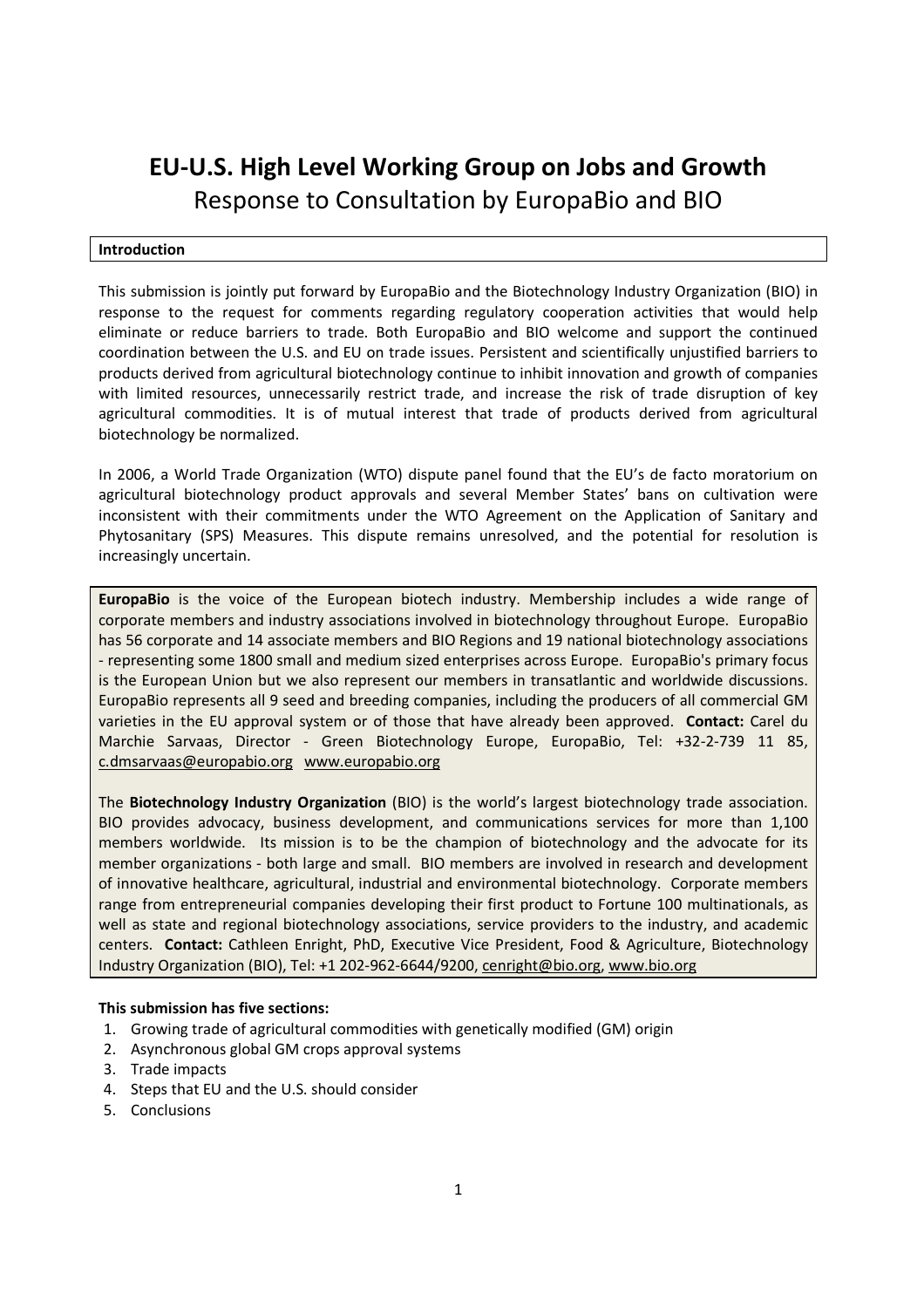## 1. Growing trade of agricultural commodities with genetically modified (GM) origin

The EU is the biggest net importer of agricultural commodities (unprocessed products that are mainly traded in bulk, such as grains and oilseeds). The EU is also by far the biggest importer of agricultural products in general, which include intermediate and final products. Agricultural imports reached €98 billion in 2011<sup>1</sup>. The biggest exporters are North and South American countries, where modern biotechnology crops are widely grown and have contributed to higher productivity. European import dependency is particularly high for soya where EU domestic production covers only 7% of demand.

The EU's livestock sector comprises approximately 40% of total EU agricultural production. Livestock farmers depend on the availability of quality feed at good prices. EU livestock feed contains ingredients made from GM crops. Compound feed consumption represents ca. 150 million tons<sup>2</sup>. Soy meal accounts for 55% of protein-rich animal feed. Roughly half of the approximately 40 million tons of raw soy products imported into the EU per year is used in animal feed. Almost two thirds of EU maize production is used in animal feed, with some GM maize being grown in EU countries.



Source: Eurostat, European Commission

There is a rapid increase of GM cultivation in the U.S. and other countries that export to the EU. In 2011, 16.7 million farmers planted 160 million hectares of biotech crops in 29 countries, up 8% from 2010. Soy, harvested in the three main countries from which the EU imports, is mostly GM: in the U.S., Brazil and Argentina, GM adoption rates for soy stand at 92%, 83% and 99% respectively, and continue to increase.





There is rapid growth of internationally traded commodities, most notably soy and maize products, most of which contain more GM products. The EU imports upwards of 30 million tons annually - equivalent to 60kg per EU citizen per year (500 million). Asian nations demand for soy and maize products is increasing even faster than EU demand, which increases the competition for supply.

Source: EuropaBio derived from ISAAA data Source: USDA, USTR and European Commission data

 $\overline{\phantom{0}}$ <sup>1</sup> EU Commission, MAP, May 2012 http://ec.europa.eu/agriculture/publi/map/index\_en.htm

<sup>&</sup>lt;sup>2</sup> FEFAC, http://www.fefac.eu/file.pdf?FileID=34736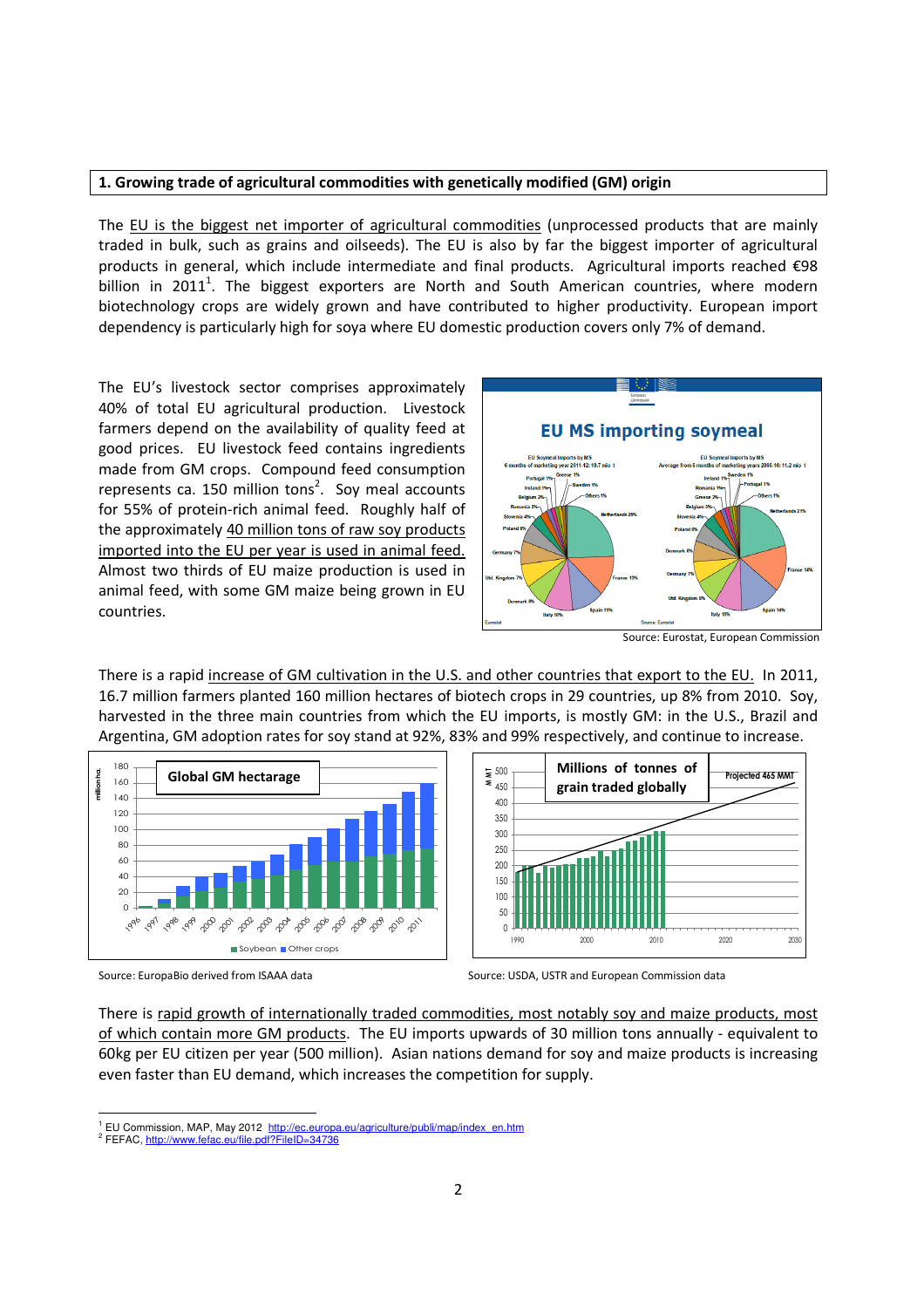## 2. Asynchronous global GM crops approval

The number of GM product approval requests in the EU is increasing, and more products will enter the EU system. In 2007, 51 products were in the system; in 2012, it is 75. At current rates, this is projected to rise beyond 100 products in the system by 2015. Currently, twice as many products enter the EU approval system than exit it on average each year.

There is a growing gap between approval timelines in major markets. Global approval timelines are increasingly asynchronous. The U.S. Government and most other North and South American nations operate faster approvals systems than the EU, and they have decided to accelerate further. While the EU takes close to 3.5 years on average for an import approval, the U.S. is aiming at 1.5 years (Brazil currently takes just over 2 years and Argentina introduced measures in 2011 to cut approval times by 50% (currently about 1.5 years for single events). The EU spends almost a third of the total time in the approval process on administrative processing, rather than on safety assessments. The burgeoning backlog of GM products awaiting approval/processing represents a major barrier to trade.

In the EU there is a failure to act as prescribed by EU law. After receipt of an EFSA Positive Opinion for products for import, the Commission often fails to respect the timeline set in Article 7 of Regulation 1829/2003 about GM products for import and food/feed use. This states that after EFSA has issued a Positive Opinion on a GM product, the European Commission must act: "Within three months after receiving the opinion of the Authority, the Commission shall submit to the Committee ….a draft of the decision to be taken in respect of the application...." Rarely has this deadline been met. Currently 18 products have a positive opinion from EFSA and are waiting for Commission action – some already for many months. The actions, or lack thereof, of the Commission and its motivations lack transparency and predictability and are the main cause for late, slow or no decisions. This has allowed the creation of a bureaucratic limbo, which was identified by the Commission's evaluation report about 2001/18 which states that "…the process has been able to stall without any legal implication" (page 51).

More complex stacked products will need to be approved. Most GMOs entering the market today are stacked events, in which two or more GM traits are combined by means of conventional crossing. Therefore, the number of stacks to be approved in the EU is growing. Different handling of stacks by

different jurisdictions is a cause for concern. With the exception of the EU, most governments do not assess stacks separately as new products. When a stacked event is approved in most markets, any sub combination of that event with other approved singles is also approved (or is approved thereafter with a rapid procedure). The EU has a policy of only starting the risk assessment of a stacked product after the risk assessment of the single events composing that stack is completed. The data requirements for stacked products are also higher in the EU. These three factors slow down EU approvals of stacks, often by more than a year compared to approvals of single events.



Source: EuropaBio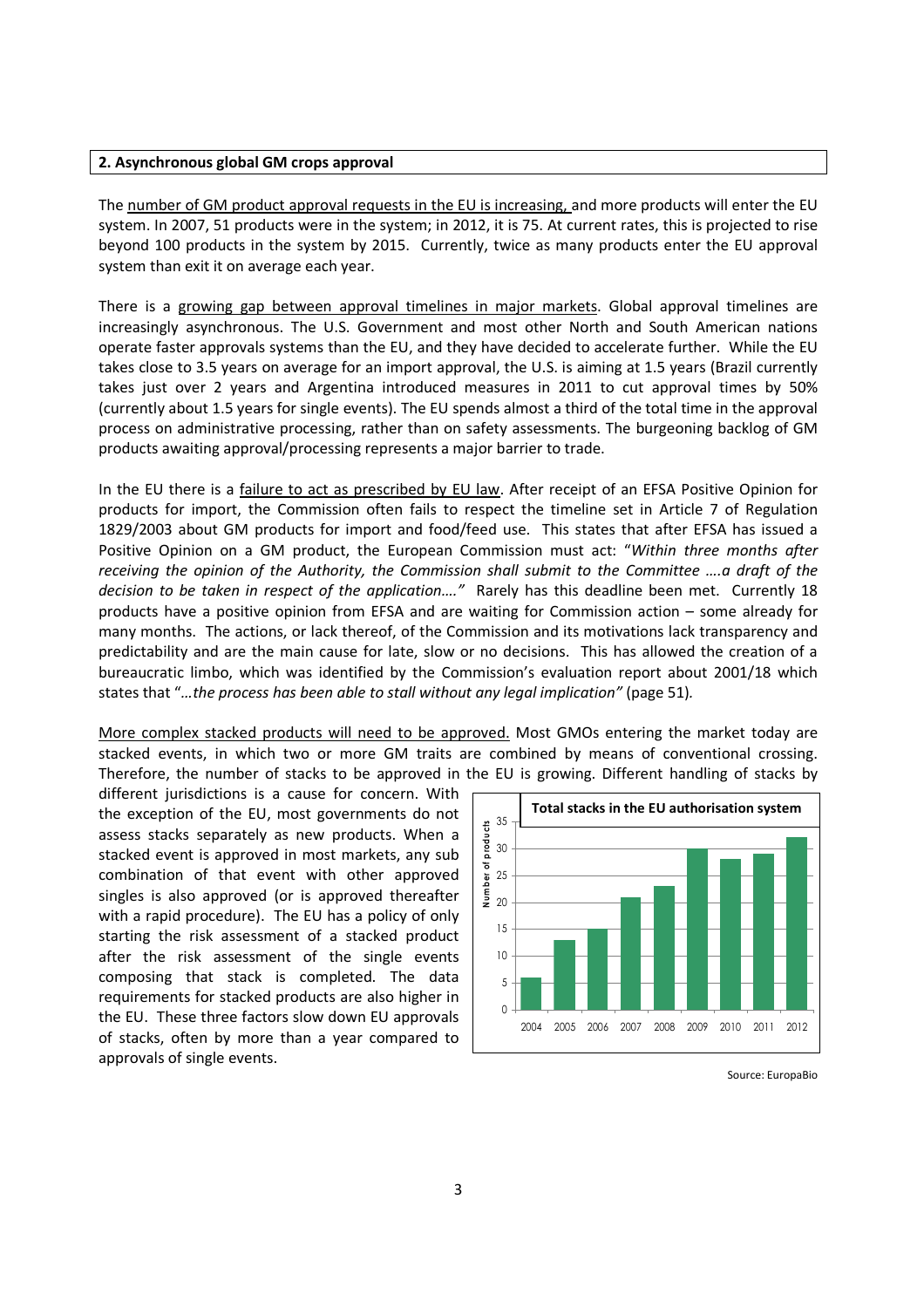#### 3. Trade impacts

 $\overline{\phantom{0}}$ 

The chart shows the decline of U.S. to EU corn exports. The large drop in the middle of the chart in 1997/1998 coincides with the introduction of GM in the U.S. market. Trade has never picked up again to the same levels. Similar trends can be seen in other commodities like rice, with the US share in EU imports of husked rice (non-Basmati) dropping from 44% to 4% from one season to the next following an LLP incident in 2006.



100% purity is impossible in the production of food, feed and seed. Agricultural commodities inevitably become inter-mixed to a small extent. This mixing results in adventitious presence (technically unavoidable presence) of impurities without affecting quality or saleability of the crop. EU regulations usually reflect the inevitability of admixtures – except when it comes to GM crops. The zero-tolerance policy in the EU implies that imports containing minute traces of GM varieties that are as yet unapproved in the EU are not allowed into the EU. It has become increasingly difficult over the last years to import commodity grains from countries that widely use GM varieties.

It is commonly the case that a GM trait is already authorized for commercial use or sale in one or more exporting countries, but not or not yet covered by an authorization in the country of import. Due to asynchronous approval, shipments that contain traces of GM crops can be rejected at the port of entry, or diverted to other continents (see case studies overleaf). The likelihood of presence of not yet EUauthorised GMOs in imports is increasing continuously. In addition, the ability to manage this issue is more challenging. "The logistical capacity of segregation in the main exporting countries to the EU… is not able to cope with the requirement of segregating GM material that is EU authorised from unauthorised", according to report published by the Commission<sup>3</sup>. This is less a problem in the U.S. because GM products are approved faster and earlier in the U.S. than in the EU.

The EU has adopted a 0.1% tolerance threshold for testing, which applies to feed only. This entered into force in 2011. This so-called 'technical solution' does not replace the EU's zero-tolerance policy, but it simply addresses the uncertainties related to methods of sampling and analysis. It is unlikely that a 0.1% tolerance threshold will be able to cope with quantities and varieties of GM products being planted around the world.

Trade disruptions have major consequences. First, there is the increased cost of raw materials to the EU. Cost increases have run into the billions of Euros. This negatively impacts EU farmers, livestock breeders, commodity importers and their users, food companies. If there is doubt, grain traders will avert the risk that their ships will be denied from unloading in the EU and reroute to locations where they will not encounter problems and where they are welcomed. National and EU authorities are responsible for

<sup>&</sup>lt;sup>3</sup> Study on the Implications of Asynchronous GMO Approvals, executed on behalf of DG AGRI, December 2010: http://ec.europa.eu/agriculture/analysis/external/asynchronous-gmo-approvals/summary\_en.pdf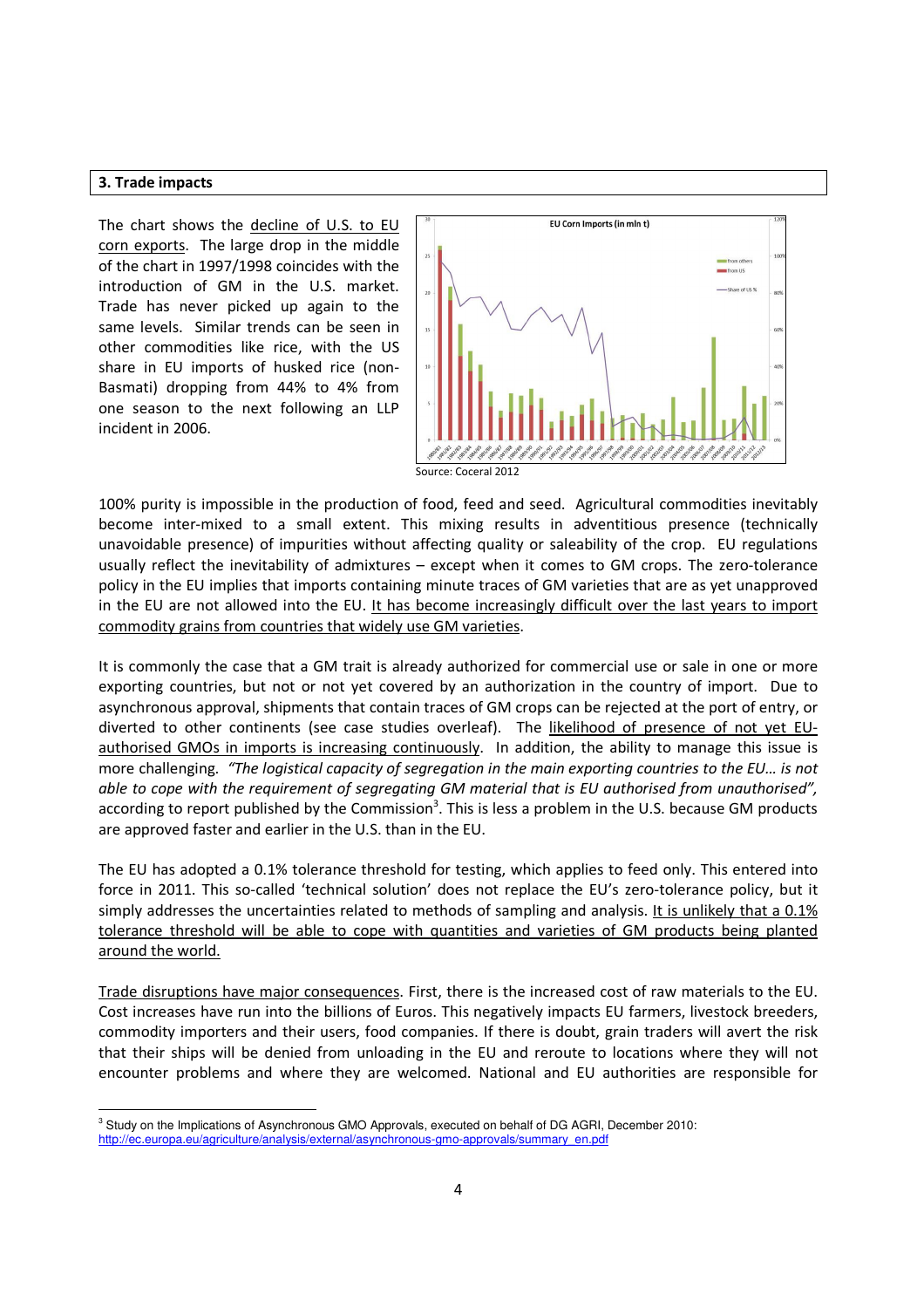managing such preventable high profile incidents. These incidents decrease public trust in both the capacity of authorities and in the technology. They may lead to recalls of consumer products, as happened with the rice incidents in 2006.

Blockage of soymeal from the EU's main suppliers as a result of traces of non-authorized GMOs would result in a soybean price increase of over 200% and could see farm profits drop by around € 3 billion for the beef sector,  $\epsilon$  1.2bn for the dairy sector and  $\epsilon$  1bn for the pig meat sector. Despite possible gains for domestic feed producers, the overall cost to the economy of such disruptions could total  $\epsilon$  9.6 billion, according to a recent report published by the EU Commission.<sup>4</sup>

Case Study 1: Trade Disruption: Unauthorized GM maize in imports. In 2006, a new GM maize product was introduced in the U.S. It entered the EU authorization system in 2005. About 1% of total U.S. maize area was planted with this type of maize. A comprehensive plan was implemented among farmers, traders and authorities to segregate product flows in transport, storage and in the fields. The EU authorities were fully informed of the plan. Despite the unprecedented and extensive measures, 54.5% of all tested samples on U.S. barges were positive, and shipments entering Europe were found to contain the maize. The cost of the resulting trade blockages was tens of millions of Euros. The maize was finally approved in the EU in September 2007.

Case Study 2: Trade Disruption: Maize dust in soy shipments. In 2009, bulk shipments of soy from the U.S. were turned away from European ports because they contained detectable traces of GM maize not yet approved in the EU and left in the ships from previous shipments. Three unauthorized GM maize products were found. Hundreds of thousands of tons of GM soy were refused entry. Grain traders, who had their ships stuck in EU ports or had to re-route them at high cost, decided to avert risk and stopped all imports of soy products from the U.S. Soybean prices jumped. After the products were authorized, soybean prices returned to normal. The extra cost of feed imports was estimated to be between euro 3.5 -5.5 billion.

 $\overline{\phantom{0}}$ 

<sup>4</sup> Study on the Implications of Asynchronous GMO Approvals, executed on behalf of DG AGRI, December 2010: http://ec.europa.eu/agriculture/analysis/external/asynchronous-gmo-approvals/summary\_en.pdf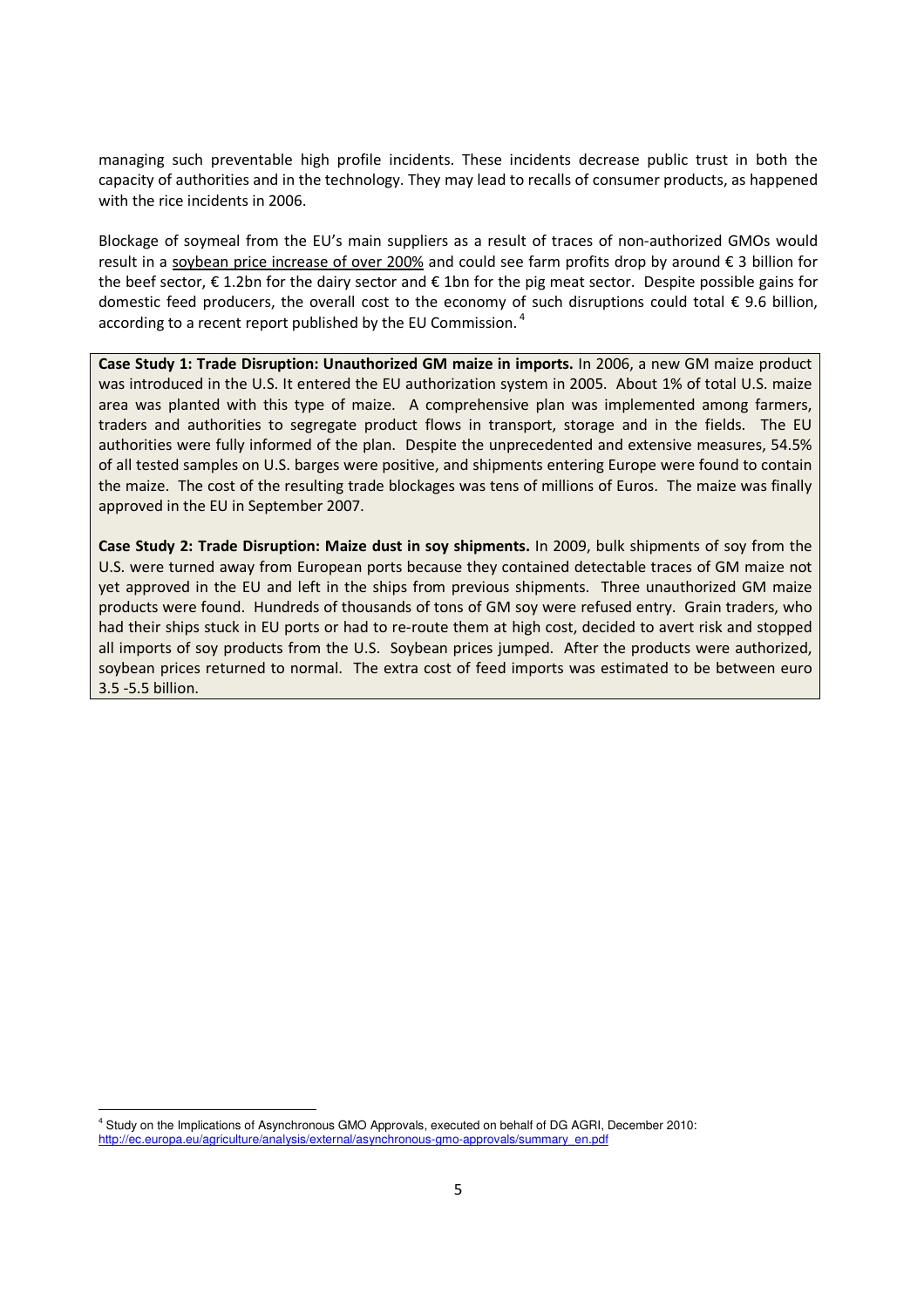## 4. Steps that the EU and U.S. should consider

To find a long-term solution to current barriers to agricultural biotechnology, the U.S. and EU must consider a systematic approach to normalize trade. The WTO SPS agreement calls on Members to initiate negotiations. Unless the outcome of these discussions becomes more productive, the unacceptable status quo is likely to be perpetuated.

The starting point is a more efficient EU authorization system with data requirements and approval timeframes more in line with the U.S. and other comparable systems. Requests for additional, unnecessary data and information are particularly burdensome to smaller, innovative developers with limited resources and staffs. The European Commission should first and foremost implement EU legislation - it should put forward all products that have received an EFSA Positive Opinion for voting within the legally foreseen timeline of 3 months.

The chart below sets out many specific efficiency recommendations, most of which are explained in detail in three reports - two funded by the Commission: http://ec.europa.eu/food/food/biotechnology/evaluation/index\_en.htm. Another by EuropaBio at: http://www.europabio.org/agricultural/positions/approvals-gmos-european-union

Process efficiencies in the European Commission (predictability and timing)

- Legally prescribed timelines should be respected
- Scfcah meetings should not be cancelled votes should take place at the first available meeting
- A specific action plan to address the backlog should be initiated. This will require more time and political weight to be devoted to processing authorizations efficiently.

# Political risk assessment

• Maintain EFSA's autonomy: new requirements to be added by EC only if EFSA deems necessary

## Efficiency improvements for EFSA

- A transparent implementation of a work plan for each application
- Parallel and auditable risk assessment (by different working groups and by the different MS)
- A more structured process for information exchange between applicants and the EFSA

### EFSA guidance: re-interpretation/ retroactivity

- Avoid retroactive application of requirements. Any change should be clearly communicated
- EFSA should set clear endpoints and a rationale for certain case-by-case recommendations
- Need for clear date of entry into effect; need for a transition period
- Stacks, scope, stand alone, renewals
- Stacks: Applications to be reviewed in parallel with their singles. Failing the above preferred option, if separate applications: reduce stack application to a simplified procedure or a notification
- Scope: For products with EFSA opinion, a new application can be submitted following a mutual agreement between the applicant and the Commission - simplified procedure
- Stand alone: EFSA/applicants should agree a format to centralize/ update data packages for singles.
- Renewals: For renewals, a simplified assessment should be performed that takes into account prior assessments. It would be logical that a renewal is also given for a single when a stack is approved.

## Escalation of data requirements

- Global harmonization of principles and study requirements (Codex)
- Pre-consultation meetings with applicants before new requirements

### Late and questionable mandates to EFSA

- The 30 day window for comments by general public should be respected
- Specific panel to deal with the validity of the issues raised should be instituted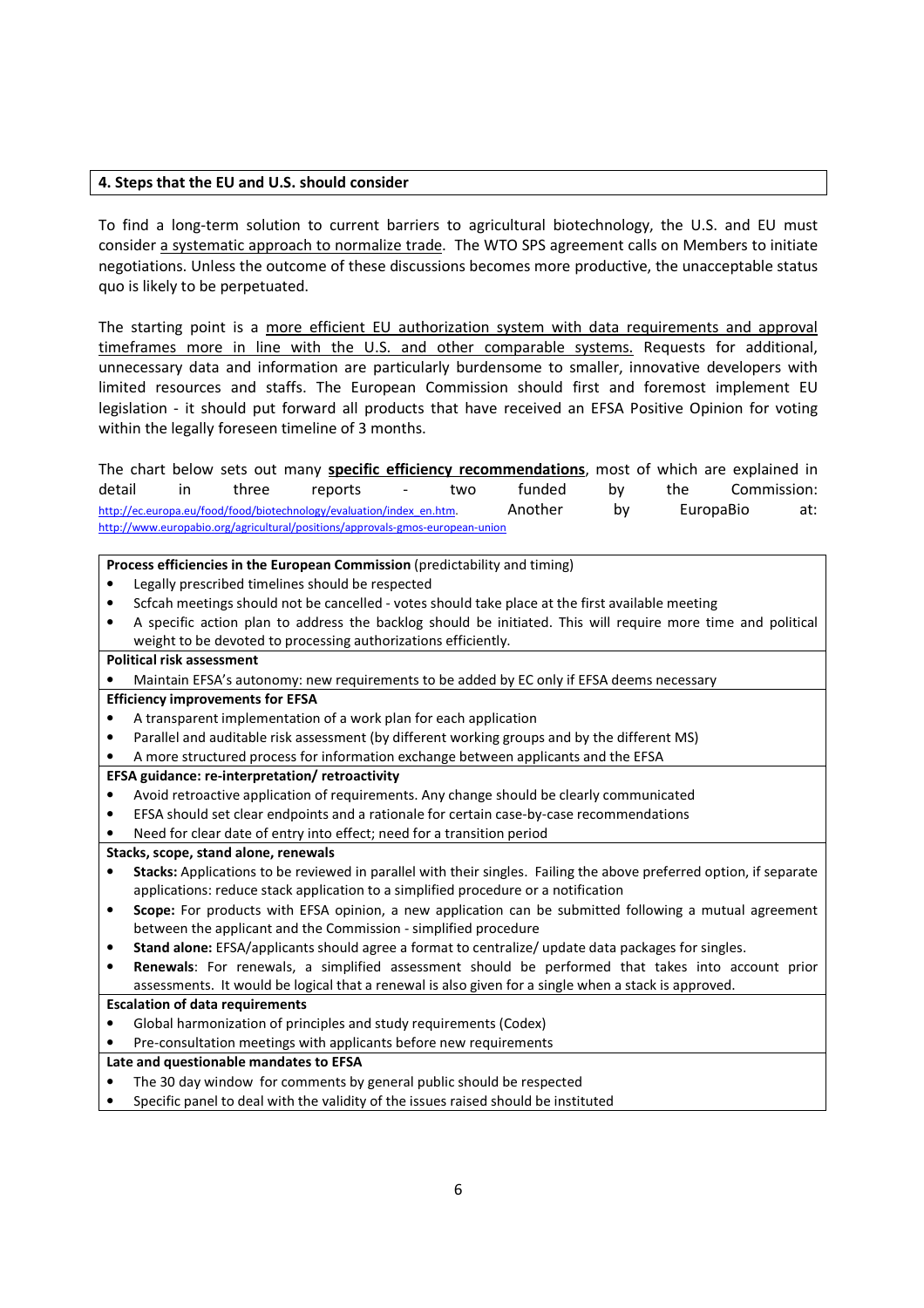The "technical solution" should be extended to include food. But, it should be clear that this remains a tool under the current "zero tolerance" policy. In order to take account of the dynamics of the international adoption of GMOs in agriculture, it should be recognized that such a "zero tolerance" policy is ultimately untenable, given the global trading trends. Zero tolerance of products assessed by multiple food safety agencies all operating basically the same approval approach around the world is unnecessary.

A LLP policy for EU unauthorized GM products in feed, food and seed is needed. The policy should consider practical approaches to: unauthorized products, discontinued events, off-license products and products not submitted for approval in the EU. The EU should contribute to ongoing international efforts to coordinate LLP policies worldwide,<sup>5</sup> and also consider the option of mutual recognition of safety assessment data. The establishment of LLP rules does not compensate for the serious asynchronicity in approval timing between production countries and the EU.

Another option that deserves more attention is the possibility of mutual recognition of approvals with third countries. But, as progress on both of the before mentioned options is very slow in the EU, there is an urgent need for workable thresholds for feed, food and seeds. As many commodities can easily find their way both into food and feed supply chain, and segregation between commodities for feed and those for food is not practically possible, an extension of the existing 'technical solution' to cover food is needed as a matter of urgency.

Adventitious presence of GM seeds can occur in non-GM seed – in just the same way as off-types have long been found in conventional varieties. Clearly, the widespread cultivation of GM crops in many non-European countries also increases the possibility of adventitious presence of these GMOs in the non-GM seed produced in these countries for export. Expecting an adventitious presence standard of "absolute zero" is neither realistic nor possible.

The European Commission has indicated that it wants companies to reduce the use of Anti-biotic Resistance Markers (ARMGs). In 2012 the EU notified the WTO of the Implementing Regulation for authorizations of GM food and feed, which 'recommends' applicants to develop products without ARMs. Any approach to limit ARMGs must be science-based and must respect product lifecycles. The implication of the EU's policy to regulating stacked events is that applicants are required to submit stacks that may contain singles that use ARMGs. The inclusion of a de facto limit on ARMGs could have seriously negative consequences on trade.

## 5. Conclusions

 $\overline{a}$ 

International trade increases everyone's livelihood. Trade allows each country to specialize in the activities according to comparative advantage. By trading with others, consumers and producers can buy a greater variety of goods or services. In this document, BIO and EuropaBio have presented concrete suggestions on how to make regulatory regimes on agricultural biotechnology more compatible across the Atlantic and therefore facilitate the international trade flow of key commodities to the EU.

The biotechnology industry is willing to assist and participate in any projects related to facilitating more positive and productive agricultural trade relationships. We would appreciate and welcome the opportunity to meet and engage in a discussion with authorities on both sides of the Atlantic on these

<sup>&</sup>lt;sup>5</sup> International declaration on LLP signed by 13 governments in September 2012:

http://64.76.123.202/site/agregado\_de\_valor/biotecnologia/\_archivos/DECLARACION06sep2012.pdf